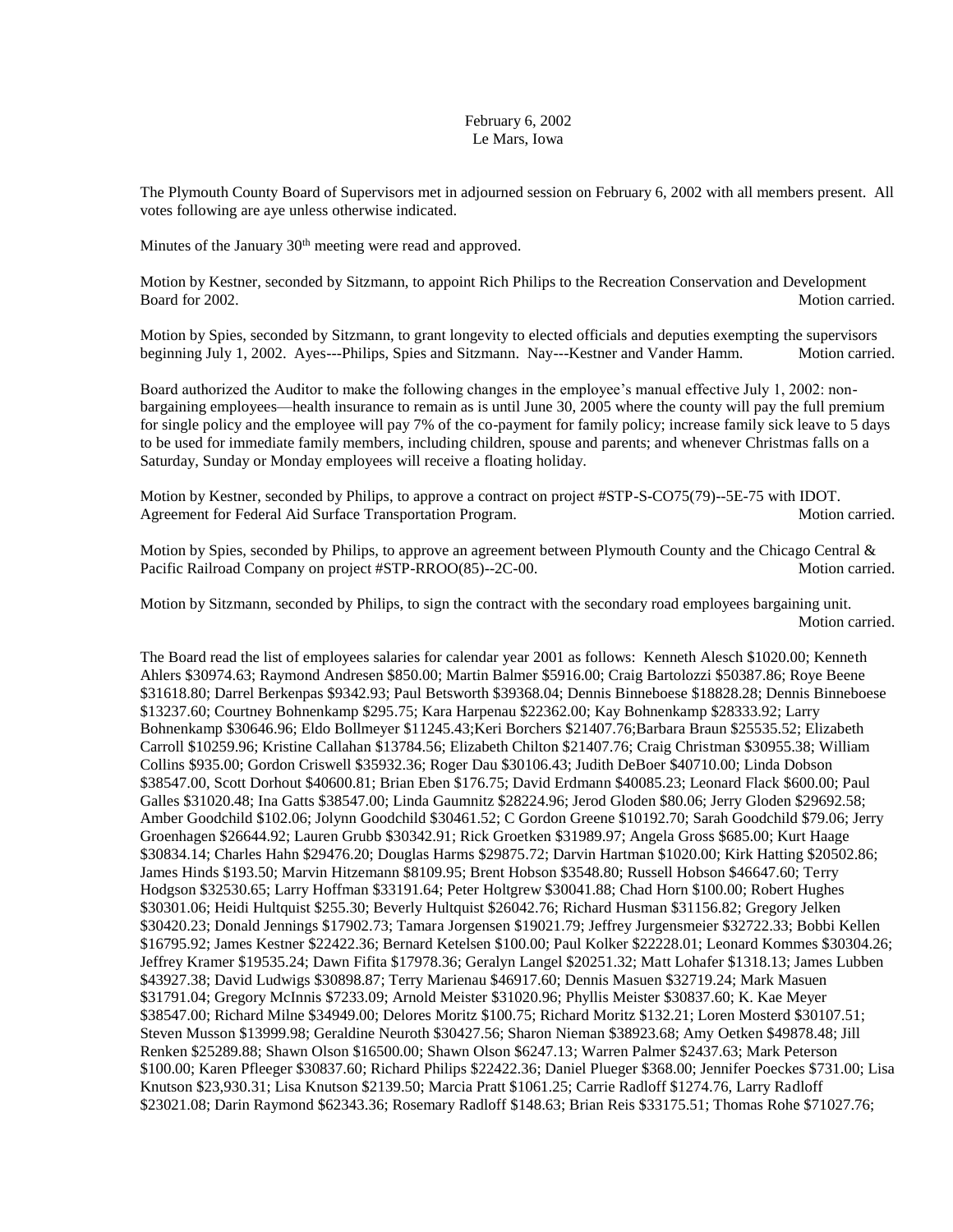Anna Rohmiller \$11878.54; Daniel Ruhland \$33892.69; Lawrence Ruhland \$8858.68; Michelle Ryan \$30442.68; Pamela Schneider \$85.25; Thomas Schneider \$33313.67; Joan Schnepf \$14461.44; James Schoenrock \$187.50; Rachael Siebens \$31292.16; Roger Shuff \$8602.99; Ronald Shuff \$30381.33; Ricky Singer \$35591.86; Curtis Sitzmann \$33462.79; Darrell Sitzmann \$30681.90; Erin Sitzmann \$30.00; Mary Jo Sitzmann \$16442.11; Patricia Sitzmann \$1020.00; Paul Sitzmann \$22422.36; Barry Small \$31212.17; Linda Smith \$33120.00; Daniel Sohl \$4417.50; Dennis Sohl \$45202.44; John Spies \$22422.36; Gaylen Spink \$36731.83; Lynn Steckelberg \$45727.65; Priscilla Strathman \$25415.52; Allen Stusse \$30722.50; Richard Sudtelgte \$30129.67; Nathan Summerside \$36185.70; Jeffrey Te Brink \$47976.37; Timothy Thorson \$1841.26; Gary Tucker \$45000.00; Barbara Utech \$635.29; David Vander Hamm \$22422.36; Kevin Vande Vegte \$589.25; Craig Van Otterloo \$100.00; Mike Van Otterloo \$53020.32; Jarold Vermeys \$38520.44; Floyd Waterbury \$33330.92; Jamie Weets \$108.75; Katie Weets \$167.00; Raymond Wilkens \$35260.17; Brandon Wilson \$4601.25;

The Board approved the following claims per Payroll dated January 31, 2002:

| Tami Jorgensen, wages                       | \$<br>232.39 |
|---------------------------------------------|--------------|
| Tom Schneider, wages                        | 386.65       |
| Lisa Knutson, wages                         | 265.44       |
| Employer payroll withholding                | 39,882.83    |
| Employee payroll withholding                | 21,684.98    |
| Paid from MH-DD Services Fund               |              |
| Employer payroll withholding                | \$<br>700.82 |
| Employee payroll withholding                | 369.66       |
| Paid from Secondary Road Fund               |              |
| Employer payroll withholding                | \$3,901.36   |
| Employee payroll withholding                | 2,737.71     |
| Paid from Economic Development Fund         |              |
| Employer payroll withholding                | \$<br>950.61 |
| Employee payroll withholding                | 497.13       |
| Paid from Local Emergency Management Fund   |              |
| Employer payroll withholding                | \$<br>167.51 |
| Employee payroll withholding                | 441.69       |
| Paid from Co Assessor Agency Fund           |              |
| Employer payroll withholding                | \$4,018.59   |
| Employee payroll withholding                | 2,397.25     |
| The Board approved the following claims per |              |
| Payroll dated February 1, 2002:             |              |
| Jennifer Poeckes, wages                     | \$<br>93.50  |
| Martin Balmer, wages                        | 189.00       |
| Marcia Pratt, wages                         | 527.00       |
| Rosemary Radloff, wages                     | 62.00        |
| Mary Jo Sitzmann, wages                     | 736.40       |
| Employer payroll withholding                | 215.47       |
| Employee payroll withholding                | 356.87       |
| Paid from Rural Services Basic Fund         |              |
| C. Gordon Greene, wages                     | \$<br>422.72 |
| Employer payroll withholding                | 56.65        |
| Employee payroll withholding                | 83.89        |

| Paid from Secondary Road Fund<br>Barry Small, wages                                     | \$<br>21.36  |
|-----------------------------------------------------------------------------------------|--------------|
| Ray Wilkens, wages                                                                      | 12.47        |
| Employer payroll withholding                                                            | 6,111.00     |
| Employee payroll withholding                                                            | 14,554.43    |
|                                                                                         |              |
| Paid from E911 Fund                                                                     |              |
| Shawn Olson, wages                                                                      | \$<br>81.00  |
| Lisa Knutson, wages                                                                     | 192.50       |
| Employer payroll withholding                                                            | 36.65        |
| Employee payroll withholding                                                            | 31.04        |
| The Board approved the following claims per<br>Warrant register dated February 6, 2002: |              |
| <b>GENERAL BASIC FUND</b>                                                               |              |
| <b>Board of Supervisors</b>                                                             |              |
| Holiday Inn, ISAC meeting expense                                                       | \$<br>154.08 |
| ISAC, registrations (3)                                                                 | 120.00       |
| James Kestner, meeting expense                                                          | 66.91        |
| Kingsley News Times, proceedings                                                        | 269.33       |
| LeMars Daily Sentinel, proceedings                                                      | 556.79       |
| Remsen Bell Enterprise, proceedings                                                     | 495.36       |
| Paul Sitzmann, meeting expense                                                          | 38.67        |
| Jack Spies, mileage, meals at meeting                                                   | 341.49       |
| Auditor                                                                                 |              |
| Frontier Communications, courthouse DSL \$                                              | 17.10        |
| LeMars Postmaster, postage                                                              | 170.00       |
| Matt Parrott & Sons, W-2 forms                                                          | 83.41        |
| Option 1, mapping maintenance                                                           | 585.00       |
| Solutions, account manual                                                               | 40.00        |
| Standard Office, supplies                                                               | 33.44        |
| Verizon Wireless, cell phone                                                            | 24.01        |
| Treasurer                                                                               |              |
| Linda Dobson, mileage, supplies                                                         | \$<br>103.81 |
| Frontier Communications, courthouse DSL                                                 | 17.11        |
| Independent Business, post meter ribbons                                                | 113.04       |
| Sioux City Journal, subscription                                                        | 122.20       |
|                                                                                         |              |
| <b>County Attorney</b>                                                                  |              |
| Kris Callahan, mileage, meals at conference \$                                          | 151.83       |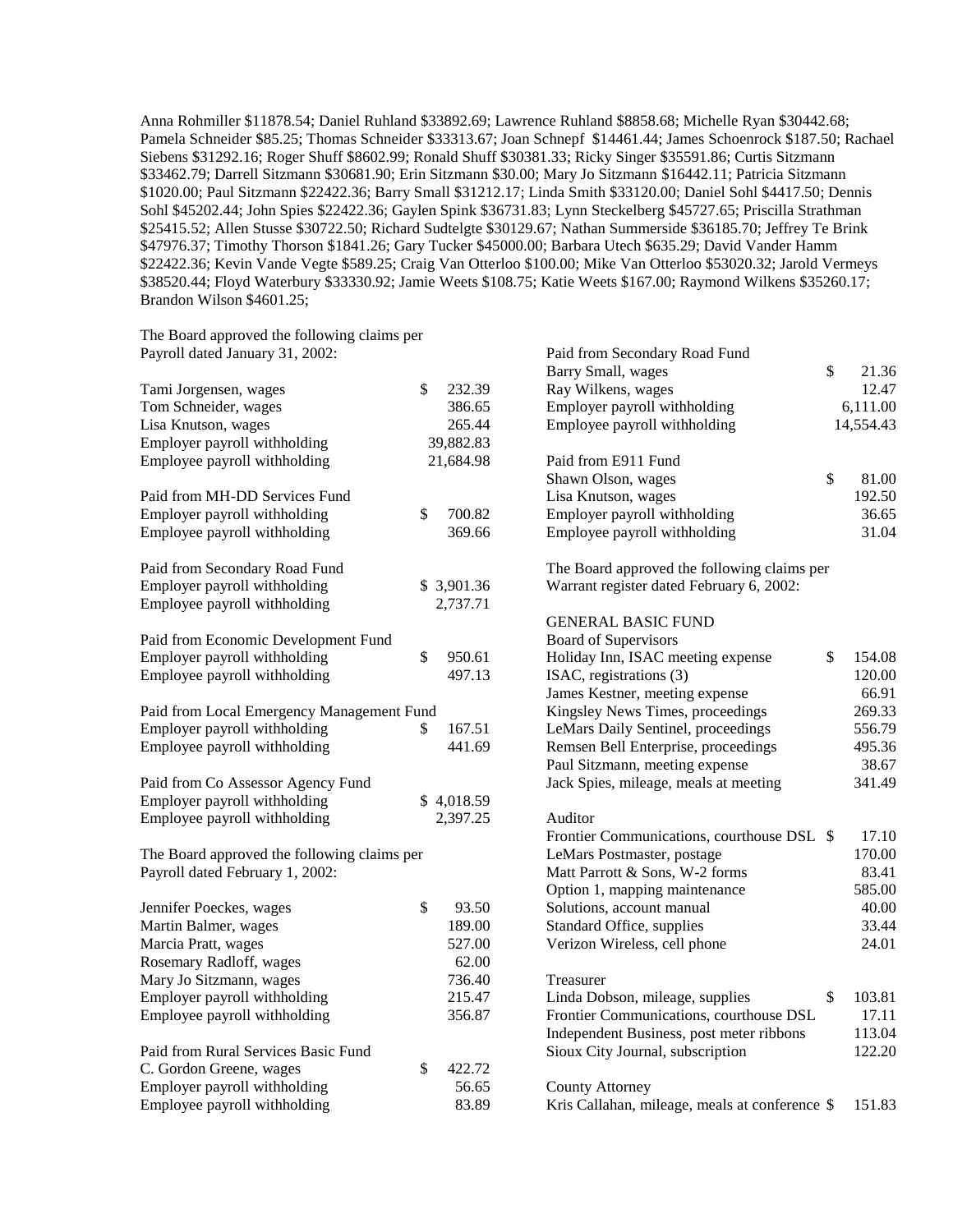| Kara Harpenau, videotapes<br>Brooke Hensley, transcript | \$ | 9.52<br>30.00 | McLe              |
|---------------------------------------------------------|----|---------------|-------------------|
| Iowa Co Attys Assn, seminar expense                     |    | 90.00         | Court             |
| LeMars Postmaster, postage stamps                       |    | 102.00        | Aram              |
| Carolyn Plueger, deposition                             |    | 116.20        | Chem              |
| Darin Raymond, membership dues, mileage                 |    | 64.00         | Happ              |
|                                                         |    |               | Hardy             |
| Sheriff                                                 |    |               | Lamp              |
| C.A. Bartolozzi, supplies                               | \$ | 145.83        | Midw              |
| Freestyle, film & batteries                             |    | 200.99        | Presto            |
| ITOA, memberships (6)                                   |    | 150.00        | Servi             |
| Jack's Uniforms, clothing allowance                     |    | 12.95         | Van's             |
| LeMars Ford, vehicle repair                             |    | 286.08        |                   |
| Richard Moritz, transport & meals                       |    | 75.08         | Data              |
| Shirts n Shooters, ammo for training                    |    | 29.16         | Front             |
| Sioux Sales Company, clothing allowance                 |    | 27.95         | Int Bu            |
|                                                         |    |               | McLe              |
| Recorder                                                |    |               | Shaw              |
|                                                         |    |               | Stand             |
| Frontier Communications, courthouse DSL \$              |    | 17.10         |                   |
| IA Co Recorder's Assoc, safety paper                    |    | 52.50         |                   |
|                                                         |    |               | Juven             |
| <b>Veterans Affairs</b>                                 |    |               | O'Bri             |
| Lutheran Social Services, mileage to S Falls \$         |    | 91.84         |                   |
|                                                         |    |               | Nond              |
| <b>Conservation Board</b>                               |    |               | C.A.              |
| North West REC, electric                                | \$ | 51.51         | Denn              |
|                                                         |    |               | Barba             |
| <b>Human Services</b>                                   |    |               | Kris <sup>(</sup> |
| Linda DeLair, cleaning services                         | \$ | 152.00        | Elizal            |
| Frontier Communications, phone service                  |    | 217.96        | Craig             |
| IA Office Supply, supplies                              |    | 67.42         | Roger             |
| LeMars, City of, water &sewer                           |    | 20.85         | <b>DMB</b>        |
| MidAmerican Energy, gas & electric                      |    | 458.78        | Linda             |
| Standard Office, supplies                               |    | 62.93         | Ina G             |
| Van's Sanitation, garbage pick up                       |    | 33.43         | Linda             |
|                                                         |    |               | Jolyn             |
| <b>Medical Examiner</b>                                 |    |               | Jerry             |
| Pathology Medical Serv, autopsy expense                 | S. | 1,150.00      | Rick              |
|                                                         |    |               | Kurt 1            |
| <b>Correctional Services</b>                            |    |               | Doug              |
| Bob Barker, jail supplies                               | \$ | 228.35        | Kara              |
| LeMars, City of, water & sewer                          |    | 240.98        | Kirk I            |
| Plymouth Life, jail meals                               |    | 2,210.00      | Russ:             |
| Presto-X-Co, jail pest control                          |    | 21.50         | Terry             |
|                                                         |    |               | Bever             |
| District Court                                          |    |               | Greg              |
| Ply Co Sheriff, sheriff's fees                          | \$ | 1,956.10      | Tama              |
| Sioux Co Sheriff, sheriff's fees                        |    | 62.10         | <b>Bobb</b>       |
| West Group Payment Ctr, library update                  |    | 556.75        | Lisa I            |
| Woodbury Co Sheriff, sheriff's fees                     |    | 78.64         | Leona             |
|                                                         |    |               | Jeffre            |
| Communications                                          |    |               | Denn              |
| Frontier Communications, phone service                  | \$ | 539.83        | Richa             |
| City of Hinton, tower utilities                         |    | 93.50         |                   |
| Ia Dept/Public Safety, teletype service                 |    | 800.00        | Sharo             |
| Mainstay Systems, IA system maint                       |    | 228.00        | <b>Brian</b>      |

| 9.52<br>30.00 | McLeod USA, phone service                  | \$<br>8.00   |
|---------------|--------------------------------------------|--------------|
| 90.00         | Courthouse                                 |              |
| 102.00        | Aramark Uniform, mats                      | \$<br>197.34 |
| 116.20        | Chemco, janitorial supplies                | 801.66       |
| 64.00         | Happy Hang Ups, framing charges            | 342.76       |
|               |                                            |              |
|               | Hardware Hank, building materials          | 36.91        |
|               | Lamperts, supplies                         | 10.90        |
| 145.83        | Midwest Equipment, parts                   | 48.14        |
| 200.99        | Presto-X-Co, pest control                  | 76.50        |
| 150.00        | Servicemaster, clean carpet                | 121.90       |
| 12.95         | Van's Sanitation, garbage pick up          | 83.55        |
| 286.08        |                                            |              |
| 75.08         | Data Processing                            |              |
| 29.16         | Frontier Communications, courthouse DSL \$ | 17.11        |
| 27.95         | Int Business Machines, maint agreements    | 336.98       |
|               | McLeod USA, phone service                  | 1.45         |
|               | Shawn Olson, AS/400 parts                  | 17.77        |
| 17.10         | Standard Office, supplies                  | 6.11         |
| 52.50         |                                            |              |
|               | Juvenile Probation                         |              |
|               | O'Brien Co Sheriff, sheriff's fees         | \$<br>69.00  |
| 91.84         |                                            |              |
|               | Nondepartmental                            |              |
|               | C.A. Bartolozzi, ins reimb                 | \$<br>6.00   |
| 51.51         | Dennis Binneboese, ins reimb               | 206.65       |
|               | Barbara Braun, ins reimb                   | 79.80        |
|               | Kris Callahan, ins reimb                   | 11.60        |
| 152.00        | Elizabeth Carroll, ins reimb               | 11.06        |
| 217.96        | Craig Christman, ins reimb                 | 14.68        |
| 67.42         | Roger Dau, ins reimb                       | 229.06       |
| 20.85         | DMB-Maximus, cost share allocation         | 1,737.78     |
| 458.78        | Linda Dobson, ins reimb                    | 220.52       |
| 62.93         | Ina Gatts, ins reimb                       | 112.02       |
| 33.43         | Linda Gaumnitz, ins reimb                  | 16.00        |
|               | Jolynn Goodchild, ins reimb                | 697.40       |
|               | Jerry Groenhagen, ins reimb                | 61.02        |
| ,150.00       | Rick Groetken, ins reimb                   | 82.00        |
|               | Kurt Haage, ins reimb                      | 14.70        |
|               | Doug Harms, ins reimb                      | 212.75       |
| 228.35        | Kara Harpenau, ins reimb                   | 7.77         |
| 240.98        | Kirk Hatting, ins reimb                    | 94.28        |
| ,210.00       | Russ Hobson, ins reimb                     | 34.00        |
| 21.50         | Terry Hodgson, ins reimb                   | 776.00       |
|               | Beverly Hultquist, ins reimb               | 49.16        |
|               | Greg Jelken, ins reimb                     | 18.42        |
| 956.10        | Tamara Jorgensen, ins reimb                | 57.64        |
| 62.10         | Bobbi Kellen, ins reimb                    | 128.80       |
| 556.75        | Lisa Knutson, ins reimb                    | 35.20        |
| 78.64         | Leonard Kommes, ins reimb                  | 720.80       |
|               | Jeffrey Kramer, ins reimb                  | 7.00         |
|               | Dennis Mausen, ins reimb                   | 48.35        |
| 539.83        | Richard Milne, ins reimb                   | 57.20        |
| 93.50         |                                            |              |
| 800.00        | Sharon Nieman, ins reimb                   | 277.99       |
| 228.00        | Brian Reis, ins reimb                      | 38.80        |
|               |                                            |              |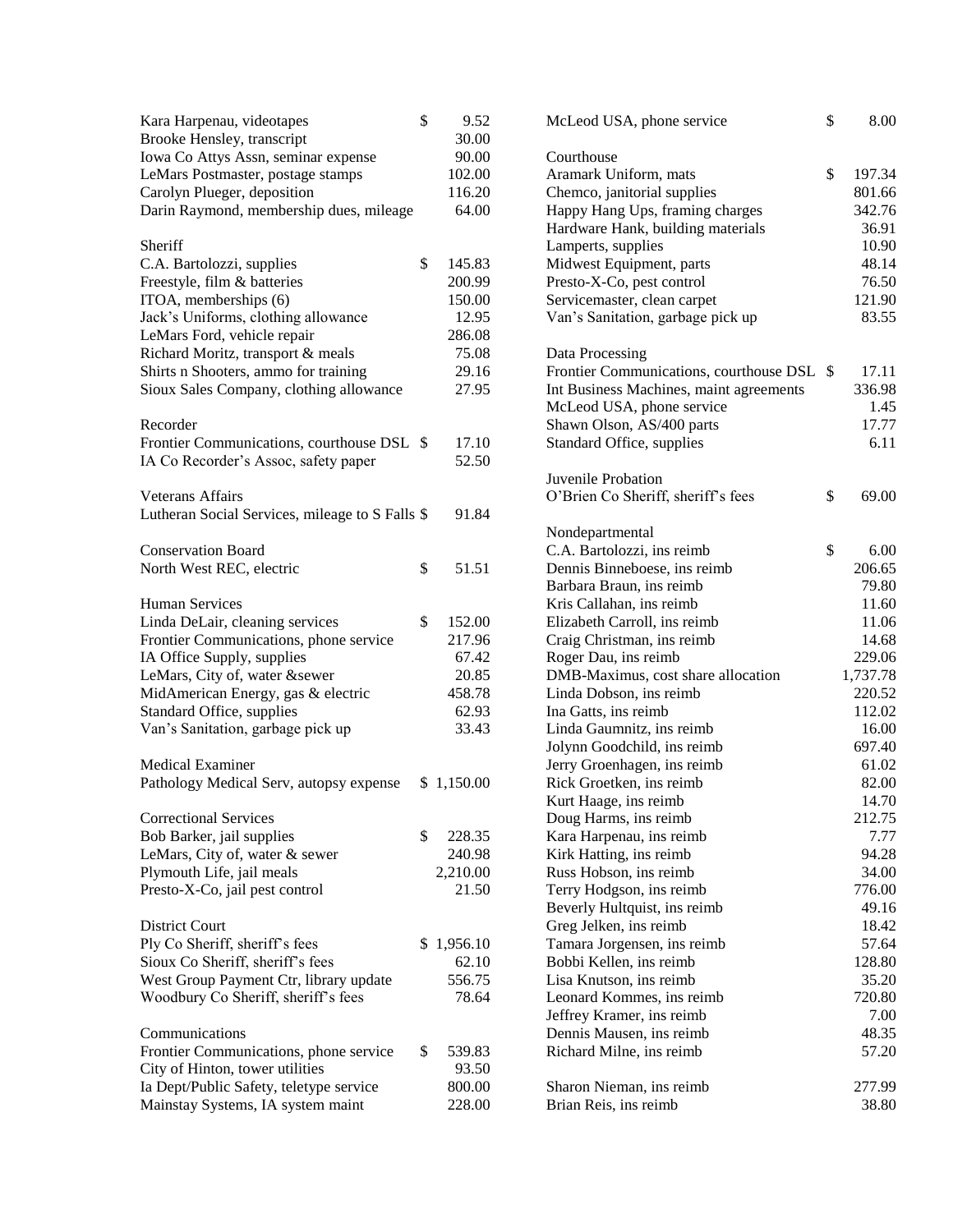| Thomas Rohe, ins reimb                     | 393.10       |
|--------------------------------------------|--------------|
| Michelle Ryan, ins reimb                   | \$<br>157.30 |
| Ron Shuff, ins reimb                       | 67.20        |
| Rachael Siebens, ins reimb                 | 498.34       |
| Curt Sitzmann, ins reimb                   | 149.86       |
| Barry Small, ins reimb                     | 300.00       |
| Linda Smith, ins reimb                     | 64.90        |
| Dennis Sohl, ins reimb                     | 38.65        |
| Jack Spies, ins reimb                      | 27.00        |
| Priscilla Strathman, ins reimb             | 7.20         |
| Mike Van Otterloo, ins reimb               | 33.00        |
|                                            |              |
| MH-DD SERVICES FUND                        |              |
| Mental Health Administrator                |              |
| Craig Bauerly, attorney fees               | \$<br>50.00  |
| Scott Bixenman, attorney fees              | 80.00        |
| Timothy Bottaro, attorney fees             | 210.00       |
| Rodney Dean, physician fees                | 175.00       |
| Hillcrest Family Services, PMI unit 12/01  | 3,033.35     |
|                                            |              |
| IA Dept/Human Services, services for 11/01 | 32,760.20    |
| Life Skills, services for 12/01            | 15,910.28    |
| Sharon Nieman, cell phone, mileage         | 54.20        |
| Plymouth Life, services for 11 and 12/01   | 26,851.40    |
| Village NW Unlimited, balance due          | 81.00        |
| Dale Wassmuth, physicians fees             | 176.00       |
| Woodbury Co Sheriff, sheriff's fees        | 113.00       |
|                                            |              |
| RURAL SERVICES BASIC FUND                  |              |
| Sanitarian                                 |              |
| Janette Bohlke, well closing               | \$<br>200.00 |
| C Gordon Greene, mileage                   | 120.90       |
| Charles Reuter, well closings (5)          | 965.38       |
| Bob Vondrak, well closing                  | 200.00       |
|                                            |              |
| Nondepartmental                            |              |
| Akron Ambulance, ambulance subsidy         | \$ 2,015.00  |
| Hinton Ambulance, ambulance subsidy        | 775.00       |
| Kingsley, City of, ambulance subsidy       | 775.00       |
| LeMars Ambulance, ambulance subsidy        | 8,215.00     |
| Merrill Rescue, ambulance subsidy          | 1,395.00     |
| Oyens Fire-Rescue, ambulance subsidy       | 465.00       |
| Ply CO Fair Board, qrtrly allotment        | 2,500.00     |
| Ply Co Solid Waste Agency, Jan tickets     | 4,523.14     |
| Remsen Ambulance, ambulance subsidy        | 1,860.00     |
| <b>SECONDARY ROAD FUND</b>                 |              |
|                                            |              |
| <b>County Engineer</b>                     |              |
| A.B. Dick Products, machines & fixtures    | \$<br>149.72 |
| City of Akron, sundry                      | 67.32        |
| American Red Cross, safety                 | 66.00        |
| Aramark Uniform, sundry                    | 160.24       |
| Arnold Motor Supply, parts                 | 4.44         |
| Bedrock Gravel, granular                   | 71,637.00    |
| Bomgaars, parts, antifreeze, tools         | 329.64       |
| City of Brunsville, sundry                 | 474.40       |
| Carl's Welding, new equipment              | 27,637.68    |

| Charlie's Repair, fuel, gasoline              | 724.40       |
|-----------------------------------------------|--------------|
| Chief Supply, supplies                        | \$<br>125.94 |
| Crescent Electric, buildings                  | 136.20       |
| Dohr Transfer, tires & tubes                  | 195.91       |
| Fareway, safety                               | 6.03         |
| Farmers Coop, diesel fuel                     | 1,060.25     |
| Fremont Tire, tires & tubes                   | 28.00        |
| Frontier Communications, sundry               | 359.86       |
| Gateway, equipment                            | 1,052.00     |
| Great Plains, filters, parts                  | 421.44       |
| Griffith Tool Service, tools, outside service | 131.85       |
| Gus Pech Mfg, parts                           | 14.45        |
| Hardware Hank, buildings, materials           | 55.88        |
| Hentges Oil, fuel, gasoline, kerosene         | 5,219.32     |
| Hickory Tech, sundry                          | 50.83        |
| Higman Sand, materials                        | 174.38       |
| City of Hinton, sundry                        | 46.80        |
| Bob Hughes, mileage                           | 15.68        |
| I. Miller & Co, miscellaneous                 | 389.85       |
| IA Dept/Transportation, signs                 | 1,260.00     |
| Iowa Prison Industries, signs                 | 2,915.00     |
| IA State University, schools/meeting fees     | 425.00       |
| J & S Plbg/Htg, buildings                     | 265.87       |
| J-B Propane, sundry                           | 226.13       |
| J-W Tank Line, diesel fuel                    | 351.24       |
| Jacobsons Auto Parts, miscellaneous           | 6.98         |
| Jim's Hardware, buildings, parts              | 12.18        |
| K & R Repair, parts                           | 146.11       |
| Ken's Repair, parts                           | 79.06        |
| Kingsley Building Ctr, parts                  | 5.27         |
| Dean Kohler, outside service                  | 9.00         |
| Lamperts, hardware, signs                     | 63.79        |
| Lawson Products, parts                        | 26.89        |
| LeMars Body Shop, outside service             | 931.50       |
| LeMars Daily Sentinel, publications           | 329.60       |
| LeMars Glass, outside service                 | 50.00        |
| LeMars Postmaster, sundry                     | 100.00       |
| Arnold Meister, meals & lodging               | 16.30        |
| Metal Culverts, metal pipe                    | 21,140.00    |
| MidAmerican Energy, sundry                    | 1,527.09     |
| Midwest Equipment, parts                      | 44.48        |
| Mike's Inc, fuel, gasoline                    | 959.15       |
| Nelson Electric, parts                        | 23.69        |
| North West REC, sundry                        | 9.00         |
| Northern Iowa Telephone, sundry               | 52.50        |
| Nuebel Chevrolet, outside service, parts      | 479.36       |
| Parsons Equipment, tools, parts, safety       | 229.40       |
| PowerPlan Swaney-Murphy, parts                | 155.76       |
| Remsen Bell Enterprise, publications          | 10.40        |
| Remsen Lumber, buildings                      | 29.63        |
| Remsen Utilities, sundry                      | 578.85       |
| Road Mach & Supp, parts                       | 354.70       |
| Rolling Oil, diesel fuel                      | 1,069.88     |
| Schlotfeldt Engineering, outside engineering  | 183.00       |
| Schorg's Amoco, diesel fuel, gasoline         | 223.01       |
|                                               |              |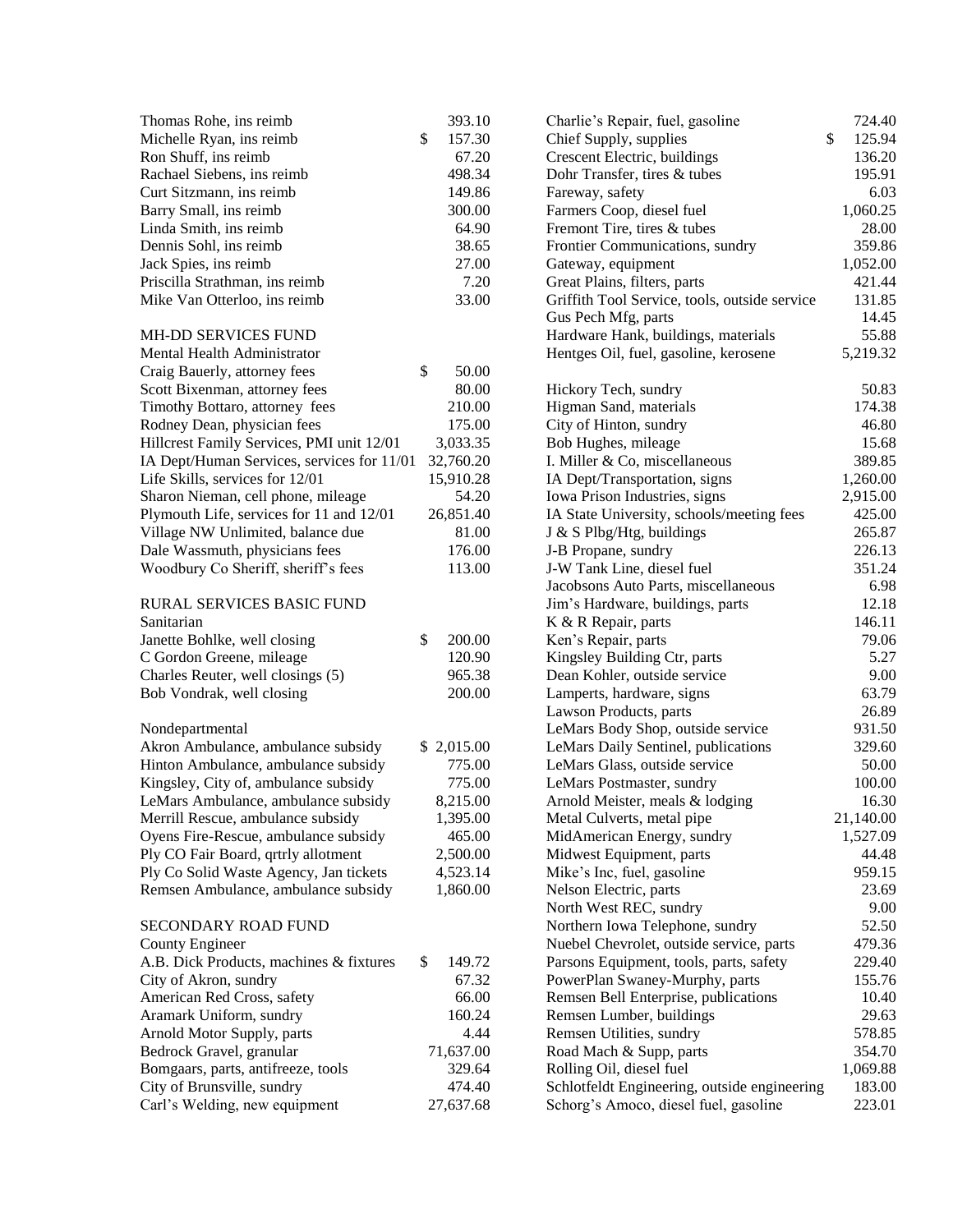| Sioux City Bolt, signs                                 | 7.97         |
|--------------------------------------------------------|--------------|
| Darrell Sitzmann, meals & lodging                      | 16.80        |
| Southern Sioux Co Rural, sundry                        | \$<br>47.25  |
| Gaylen Spink, mileage                                  | 16.24        |
| Standard Office, supplies                              | 348.26       |
| State Steel, parts                                     | 30.42        |
| Luke Steeg, 1/12, 19, & 26/02                          | 67.50        |
| Steffen, paint                                         | 135.00       |
| Sterling, parts                                        | 578.96       |
| Nathan Summerside, meals & lodging                     | 6.40         |
| Terracon, outside engineering                          | 18,400.00    |
| Thermo King, miscellaneous                             | 63.36        |
| Union Gas & Oil, diesel fuel                           | 42.25        |
| Van's Sanitation, sundry                               | 33.43        |
|                                                        | 18.75        |
| Vander Meer, safety                                    |              |
| Verizon Wireless, sundry                               | 71.28        |
| Vermeer Sales, new equipment                           | 19,452.00    |
| Wagner Auto, filters, batteries, misc, parts           | 841.34       |
| Wal-Mart, supplies                                     | 153.74       |
| Wigman, buildings                                      | 125.39       |
| 3M Pan7597, signs                                      | 53.52        |
| <b>CAPITAL PROJECTS</b>                                |              |
| Courthouse                                             |              |
| PCS & Associates, jail consulting fee                  | \$20,000.00  |
| <b>ECONOMIC DEVELOPMENT FUND</b>                       |              |
|                                                        |              |
| Economic Development                                   |              |
| McLeod USA, phone service                              | \$<br>16.92  |
| Remsen Bell Enterprise, annual subscription            | 17.00        |
| Standard Office, supplies                              | 50.55        |
| Gary Tucker, ins reimb, mileage, postage               | 1,070.67     |
| U.S. Cellular, phone service (2 mths)                  | 136.81       |
| <b>SPECIAL APPRAISER'S FUND</b>                        |              |
| Co Assessor                                            |              |
| Vanguard Appraisals, software, maint, appr \$28,394.50 |              |
| LOCAL EMERGENCY MANAGEMENT                             |              |
|                                                        |              |
| <b>Local Emergency Management Services</b>             |              |
| Budget Automotive, vehicle maintenance                 | \$<br>12.67  |
| Mediacom, cable service                                | 30.96        |
| CO ASSESSOR AGENCY FUND                                |              |
| Co Assessor                                            |              |
| Judith DeBoer, mileage                                 | \$<br>31.08  |
| Dept/General Services, subscription                    | 28.47        |
| Frontier Communications, phone service                 | 81.81        |
| Jerry Groenhagen, mileage                              | 173.04       |
| Vanguard Appraisals, court appraisal                   | 3,295.00     |
| Verizon Wireless, phone service                        | 24.01        |
|                                                        |              |
| E911 FUND<br>E911                                      |              |
| Frontier Communications, phone service                 | \$<br>516.07 |
| Frontier Communications, phone service                 | 297.93       |
|                                                        |              |

| Louis Huewe, repair 911 signs            | 186.00       |
|------------------------------------------|--------------|
| Mathison Co, plotter                     | 6,847.00     |
| QWEST, phone service                     | \$<br>516.92 |
| Dan Ruhland, repair for 911 signs        | 186.00       |
| Standard Office, supplies                | 166.16       |
| West Iowa Telephone, phone service       | 117.33       |
| <b>HANDWRITTEN WARRANTS</b>              |              |
| <b>GENERAL BASIC FUND</b>                |              |
| County Attorney                          |              |
| Collins Plaza Hotel, conference expense  | \$<br>64.20  |
| Western Iowa Tech, training seminar      | 94.00        |
|                                          |              |
| Recorder                                 |              |
| LeMars Postmaster, postage               | \$<br>137.00 |
|                                          |              |
| SECONDARY ROAD FUND                      |              |
| County Engineer                          |              |
| Iowa Concrete & Paving, engineering serv | \$<br>420.00 |
|                                          |              |

The Board adjourned at 1:17 P.M.

K. Kae Meyer, Plymouth County Auditor